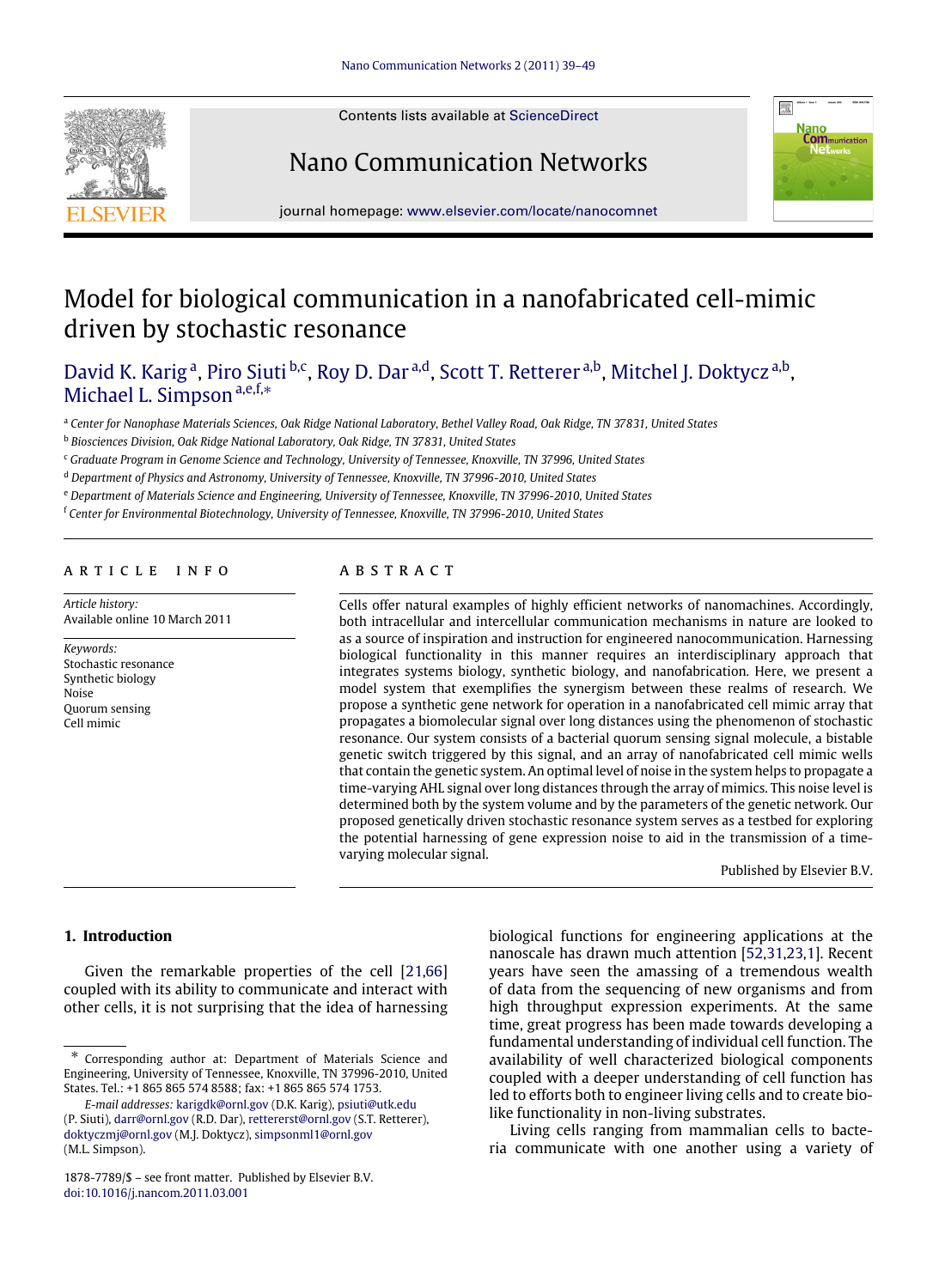molecules such as calcium ions [\[60\]](#page--1-12), peptides [\[43\]](#page--1-13), and alcohols [\[15\]](#page--1-14). Here, we focus on quorum sensing systems found in Gram negative bacteria. These systems enable cells to coordinate certain functions in a population density dependent fashion [\[74\]](#page--1-15). In Gram negative bacteria, most quorum sensing systems are comprised of an I-protein, an R-protein, and a small signal molecule, typically an N-acyl homoserine lactone (AHL). This AHL signal can diffuse through the cell membrane into the surrounding environment. At low cell densities, only basal levels of AHL are produced. However, as local cell density increases, AHL can accumulate within the cell such that AHL binds the R-protein, changing its conformation and enabling it to bind and activate target DNA promoters. Often, one of the activated promoters controls I-protein synthesis itself, and since I-protein catalyzes AHL synthesis, a positive feedback loop is formed. Therefore, quorum sensing can allow bacteria to coordinate behavior in a density dependent manner. In nature, these quorum sensing systems have been shown to coordinate a wide range of processes such as virulence factor production [\[81](#page--1-16)[,14\]](#page--1-17), biofilm formation [\[19\]](#page--1-18), and antimicrobial resistance [\[29\]](#page--1-19).

Although bacterial cells can coordinate behavior at the population level, studies at the single cell level have revealed the importance of noise in gene expression. Noise is often significant due to the low number of many molecular species in the cell and due to the random and discrete nature of reactions driving cell function. Cells have evolved to either minimize or utilize this stochastic noise. In engineered systems, a great amount of work has focused on minimizing noise, especially in the field of communications. While there are some examples of using noise to improve function, such as dithering, great potential lies in the area of harnessing noise, especially in systems that operate at and below the scale of the cell.

We propose a signal propagation system that utilizes genetic components of bacterial quorum sensing systems and also harnesses noise. The signal in our system is a time-varying AHL molecule concentration. This AHL signal enters one well in an array of several nanofabricated wells. Each well contains a bistable genetic switch that can be toggled by the signal. This switch can help to amplify the signal and aid in its propagation through the array of wells. However, optimal signal propagation is realized when a particular level of noise is present in the system. This phenomenon is referred to as stochastic resonance and is further described in Section [2.](#page-1-0)

Our study demonstrates the rich potential of harnessing biological components for engineered nanocommunication networks. We also demonstrate the importance of considering the role of noise in nanoscale systems, and we show that function can actually be improved by tuning the level of noise. Furthermore, the use of nanofabricated structures enables the flexible, robust, and well-defined layout of communication channels.

Since our proposed system connects several different fields of research, we discuss background information and related work in Section [2.](#page-1-0) We describe our proposed system for stochastic resonance in Section [3](#page--1-20) and detail materials and methods in Section [4.](#page--1-21) We present the model for our system in Section [5,](#page--1-22) and the modeling results in Section [6](#page--1-23) demonstrate functional stochastic resonance for a variety of different conditions. In Section [7,](#page--1-24) we discuss these results and present concluding remarks.

#### <span id="page-1-0"></span>**2. Background and related work**

Over the past decade, components of Gram negative bacterial quorum sensing systems have been employed in synthetic biology efforts to forward engineering cooperative behavior in living cells. In 2001, Weiss and Knight engineered and experimentally demonstrated ''sender'' and ''receiver'' *E. coli* cells, such as those depicted in [Fig. 1\(](#page--1-25)a)–(b), using components from the *V. fischeri* Lux quorum sensing system [\[78\]](#page--1-26). More specifically, sender cells were designed to synthesize a diffusible AHL signal, while receiver cells were engineered to express a target protein in response to AHL [\[78\]](#page--1-26). One advantage of utilizing Lux and other similar Gram negative quorum sensing systems is the relative simplicity of coupling these intercellular communication components to intracellular regulatory networks [\[77](#page--1-27)[,5\]](#page--1-28). Accordingly, these as well as other components have been interfaced to synthetic gene networks for the purpose of programming cells to exhibit interesting temporal [\[6\]](#page--1-29) and spatial [\[4\]](#page--1-30) behaviors. For instance, they have been used to synchronize oscillations across a population of *E. coli* [\[46](#page--1-31)[,17\]](#page--1-32). In addition, signaling specificity is sufficient [\[79,](#page--1-33)[39](#page--1-34)[,27\]](#page--1-35) for at least two different AHL quorum sensing signaling pathways to operate simultaneously in the same system. This has led to the construction of synthetic consortia [\[13\]](#page--1-36) and other engineered bacterial ''ecologies'' such as predator–prey systems [\[3\]](#page--1-37).

These successful endeavors to engineer living cells are part of a broader effort to engineer biological functionality at the nanoscale. A particularly exciting frontier is nanoenabled synthetic biology which involves engineering biological behavior in non-biological substrates [\[21\]](#page--1-6). One challenge in this field is how to compartmentalize the molecular components that govern communication and regulation [\[31\]](#page--1-9). To this end several systems have used lipid vesicles such as bilayer liposomes or monolayer micelles to serve as an enclosing membrane [\[40,](#page--1-38)[70](#page--1-39)[,71,](#page--1-40)[48](#page--1-41)[,49](#page--1-42)[,36\]](#page--1-43). Cellfree transcription and translation have been demonstrated in liposomes [\[47](#page--1-44)[,56,](#page--1-45)[82](#page--1-46)[,54\]](#page--1-47), and simple gene regulatory networks have been implemented [\[35](#page--1-48)[,53\]](#page--1-49).

Beyond the use of vesicles for containment of artificial cell components, another approach for containment is to create more rigid and permanent structures through nanofabrication [\[24,](#page--1-50)[20,](#page--1-51)[58\]](#page--1-52). For example, the cell mimic devices developed by Retterer et al. in [Fig. 1\(](#page--1-25)c) contain reaction components in small wells [\[58\]](#page--1-52). A microfluidic channel surrounding the wells enables the flow of reaction components through the area surrounding the well, and pores in the well walls allow the passage of components between the channel and well. Retterer et al. demonstrated enzyme reactions in these devices [\[58\]](#page--1-52), and Siuti et al. demonstrated cell-free gene expression in similar devices [\[69\]](#page--1-53). These structures are particularly well suited for the construction of the theoretical communication channel which we present.

The prospect of deploying engineered cell-free gene networks in small volume nanofabricated cell mimics